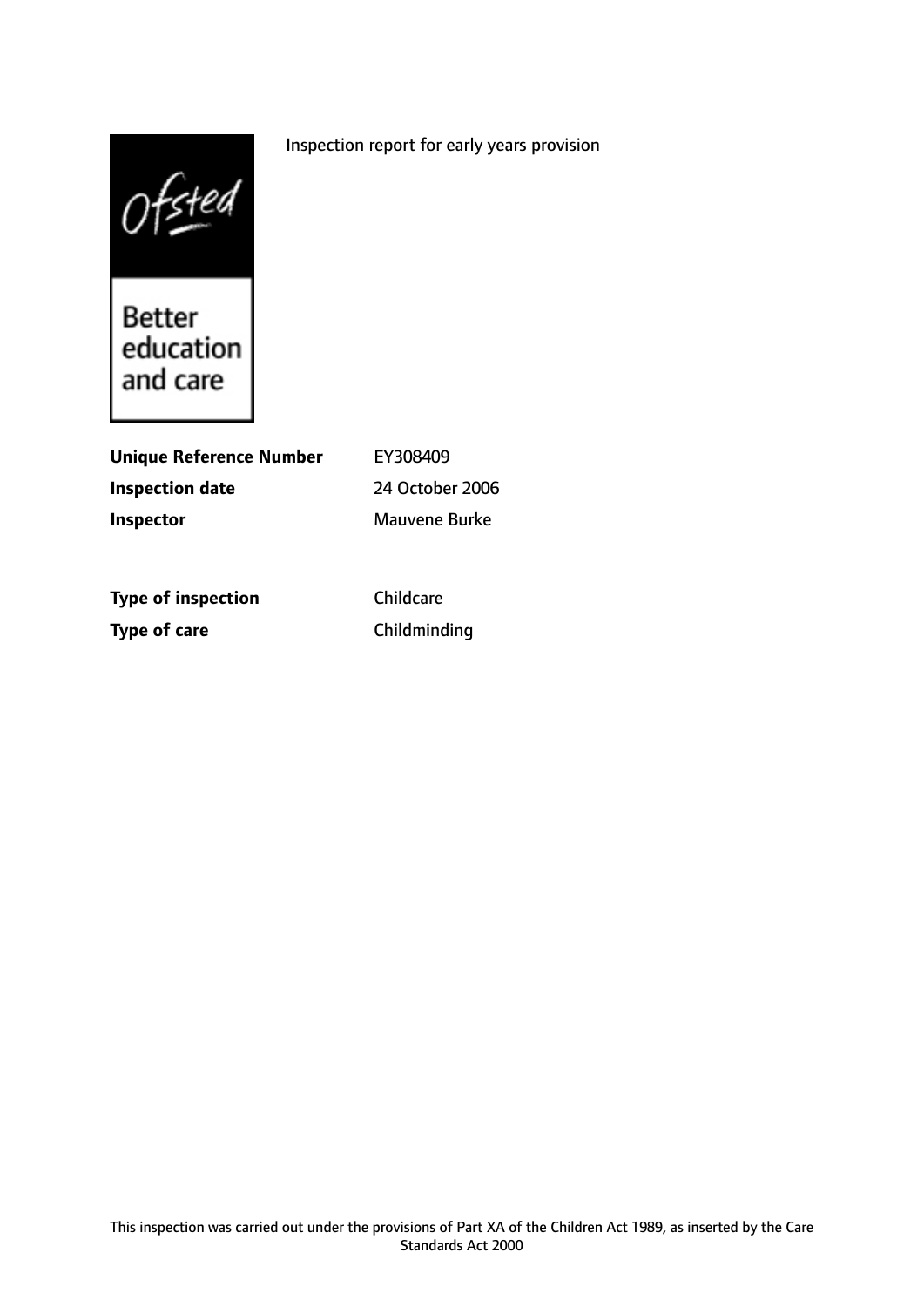# **ABOUT THIS INSPECTION**

The purpose of this inspection is to assure government, parents and the public of the quality of childcare and, if applicable, of nursery education. The inspection was carried out under Part XA Children Act 1989 asintroduced by the Care Standards Act 2000 and, where nursery education is provided, under Schedule 26 of the School Standards and Framework Act 1998.

This report details the main strengths and any areas for improvement identified during the inspection. The judgements included in the report are made in relation to the outcomes for children set out in the Children Act 2004; the National Standards for under 8s day care and childminding; and, where nursery education is provided, the *Curriculum guidance for the foundation stage.*

The report includes information on any complaints about the childcare provision which Ofsted has received since the last inspection or registration or 1 April 2004 whichever is the later.

## **The key inspection judgements and what they mean**

*Outstanding: this aspect of the provision is of exceptionally high quality Good: this aspect of the provision is strong Satisfactory: this aspect of the provision is sound Inadequate: this aspect of the provision is not good enough*

For more information about early years inspections, please see the booklet *Are you ready for your inspection?* which is available from Ofsted's website: *www.ofsted.gov.uk.*

## **THE QUALITY AND STANDARDS OF THE CARE**

On the basis of the evidence collected on this inspection:

The quality and standards of the care are inadequate - notice of action to improve. The registered person does not meet the National Standardsfor under 8s day care and childminding.

## **WHAT SORT OF SETTING IS IT?**

The childminder has been registered since 2005. She lives with her 11 year old daughter in the Battersea area within the London borough of Wandsworth. They live in a two-bedroom high rise flat which is situated within close proximity of shops, local amenities and transport facilities. The rooms available for children to use include the living room and the childminder's bedroom. Occasionally, the childminder's daughter's bedroom may be used during the day and for overnight care. Children do not have access to the kitchen. The childminder regularly works with an assistant childminder.

The childminder is registered to provide care for two children under eight years. She currently cares for two children who are both aged 27 months. One of the children attends on a full time basis whilst the other child was on a trial period during the time that the inspection was carried out.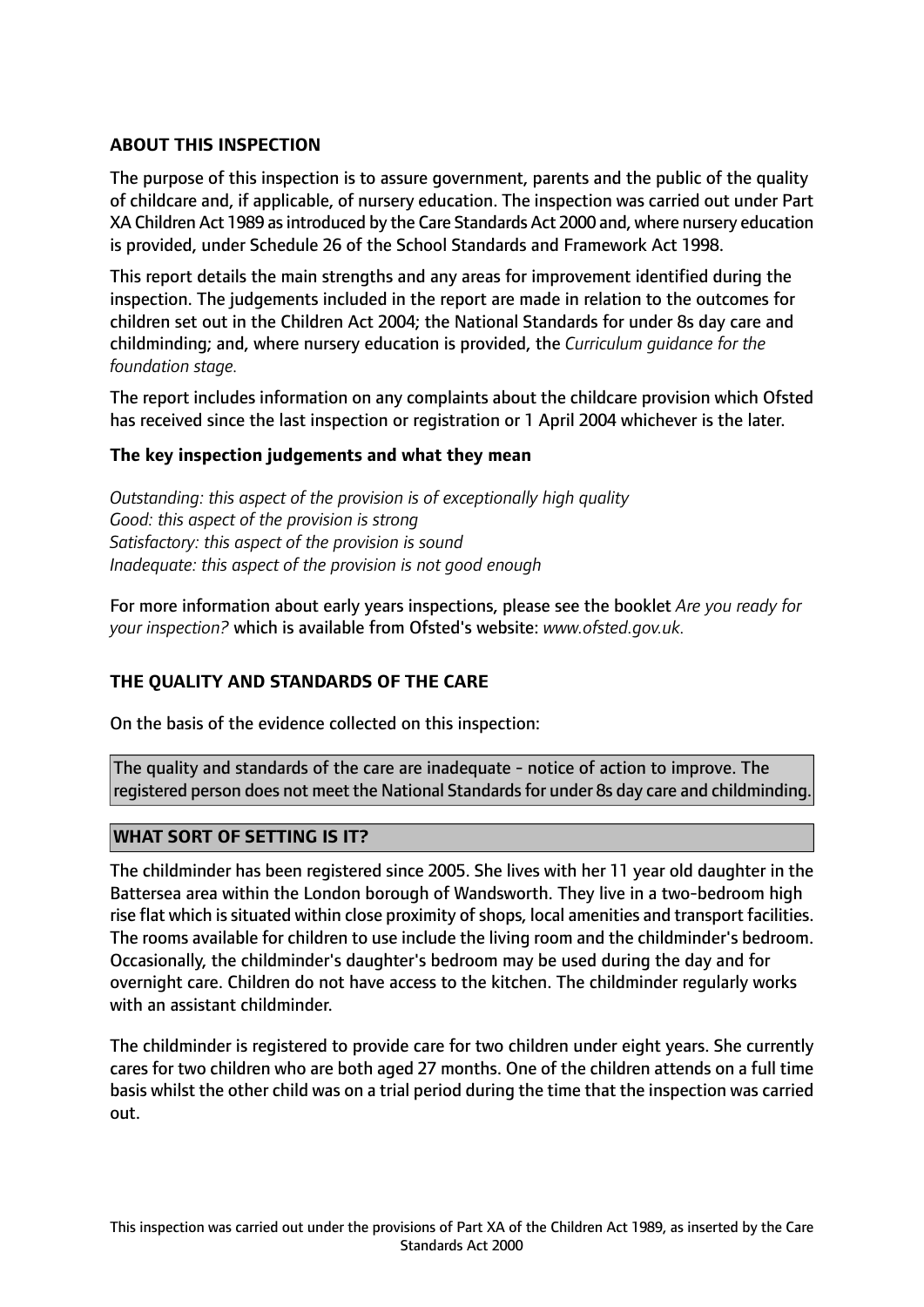The childminder is a member of the National Childminding Association. She receives support and training from the local authority.

## **THE EFFECTIVENESS OF THE PROVISION**

### **Helping children to be healthy**

The provision is inadequate.

Children's welfare regarding their health is maintained because the childminder hasthe required documentation in place regarding accidents and the administration of medication. She works closely with parents to ensure they are aware of the policy regarding the exclusion of sick children. Children's welfare is further promoted because the childminder has a valid first aid certificate enabling her to provide treatment in a medical emergency. However, she has not obtained written permission from parents to seek emergency medical advice or treatment.

Children are not encouraged to wash their hands before meals as the childminder does not talk to them about the importance of this; in addition to this the childminder and her assistant do not always wash their hands before preparing children's meals or after nappy changes.

Children enjoy healthy traditional Ghanaian meals that are provided for them by their parent and sometimes by the childminder. Healthy snacks such as fruits are provided by the children's parents. Children are not made aware that fresh drinking water is available to them during the day and are not encouraged to ask for a drink. Children have a drink after lunch but are not offered another drink during the day.

Children engage in some physical exercise such as through music and movement, but do not receive regular opportunities to get fresh air as they are not taken out on a daily basis.

## **Protecting children from harm or neglect and helping them stay safe**

The provision is inadequate.

Children are restricted in their movement in this environment because of the limited amount of space available to them. The childminder has tried to make the most of the space available to the children by creating a separate area in the living room where children can access toys easily and play in the designated space.

Children's safety is being compromised in this environment because the childminder has not identified potential hazards in the home, for example, tablets are left lying around which are easily accessible to the children and there is no evacuation procedure in place. In addition to this, children's welfare and well being is not sufficiently safeguarded as the childminder does not have a secure knowledge of child protection or the procedures to be followed if she had concerns about a child.

Children do not benefit from the equipment and toys available to them as most of what they have access to, are not age appropriate or safe. For example, broken toys and torn books are kept in the toy box and the majority of the toys are more geared toward children under 18 months. Arrangements for eating meals are also unsuitable, for example, children are not given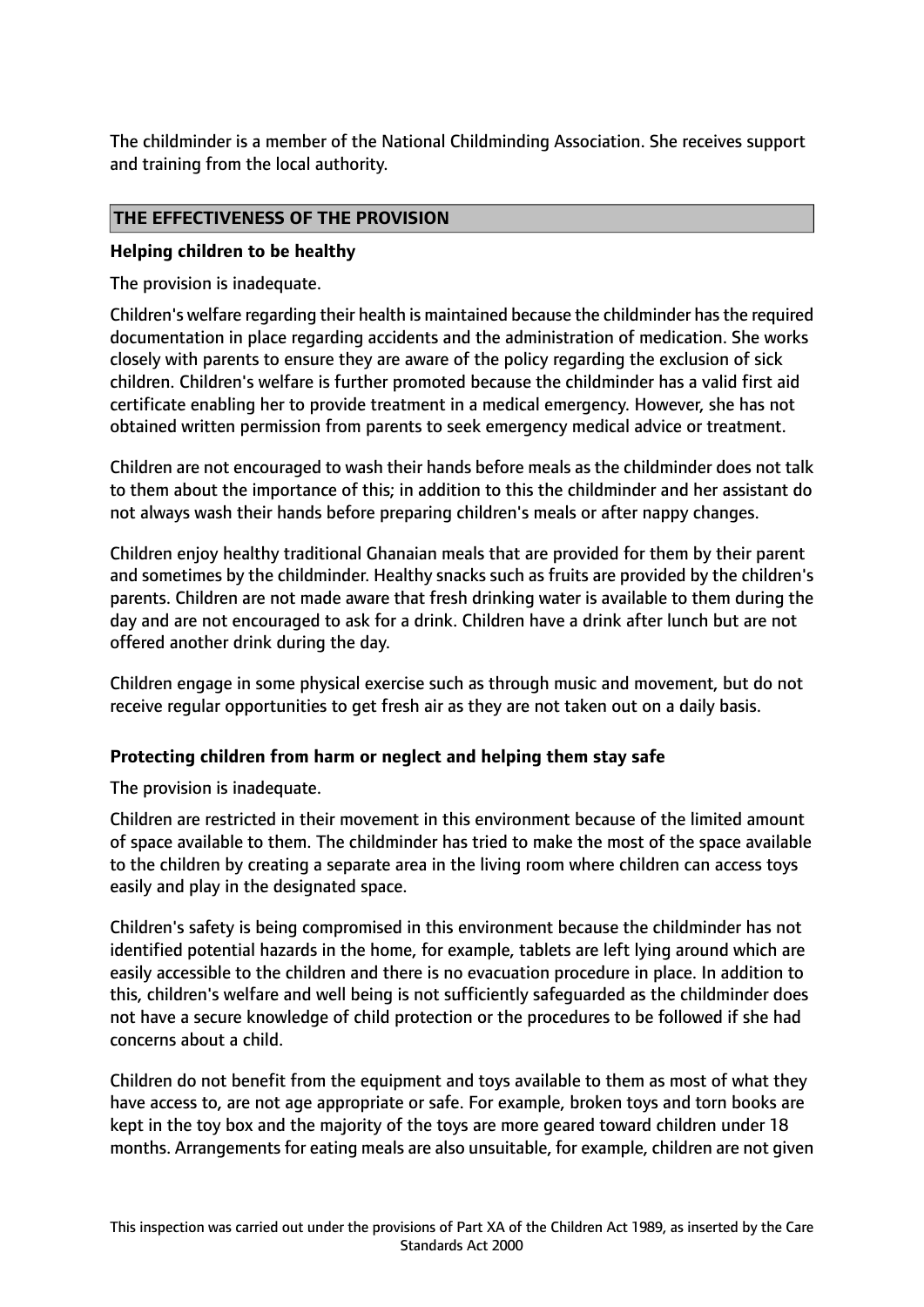the opportunity to be independent because they are fed by the childminder or the assistant as there is no table for them to sit around comfortably.

## **Helping children achieve well and enjoy what they do**

The provision is inadequate.

The environment in which children are cared for does not provide them with enough opportunities to be creative or build on their natural curiosity as learners. Their language is not being developed and they have little opportunity to use their imagination. This is mainly because of the childminder's weak knowledge of child development and her lack of understanding about how children learn through their play. Children's language is not being encouraged because the childminder speaks very little to them and when she does, it is usually in a directive manner for example, 'no', 'don't do that', 'come and sit here', 'play with something else'. Children do not have opportunities to interact with other children in a group setting as the childminder has not yet established links with toddler groups within her area. Children spend far too much time in front of the television often watching programmes that are not appropriate for their age. Although the childminder has attended training in the Birth to three matters, she has not implemented any of the framework into her day to day practices.

# **Helping children make a positive contribution**

The provision is inadequate.

Children's basic daily care routines are met, as the childminder undertakes discussions with parents at the beginning of each placement to establish all relevant information regarding their child such as their eating and sleeping patterns and any allergies the children may have. Children's individual needs are met as the childminder follows their cue. She also shares information with parents about their child's day and uses the written contracts to inform them about her childminding practice.

Children are not given any opportunities to learn about or value other cultures and family backgrounds as the childminder does not provide resources which reflect diversity. However, the childminder currently cares for children who share the same cultural background as herself and her family, as a result, the children are encouraged language they are familiar with from home.

Children's behaviour is sometimes quite poor, mainly because they are not occupied during the day and so as a result, become restless and bored. Children do not know how to share and are not being encouraged to take turns so they often end up squabbling over equipment, such as the small chair and the drum. The childminder's methods of guidance does little to help children to behave appropriately or to share. Methods used by the childminder are inappropriate for the age and stage of the minded children's development, for example, having the children sit down for 20 minutes and through the use of threats.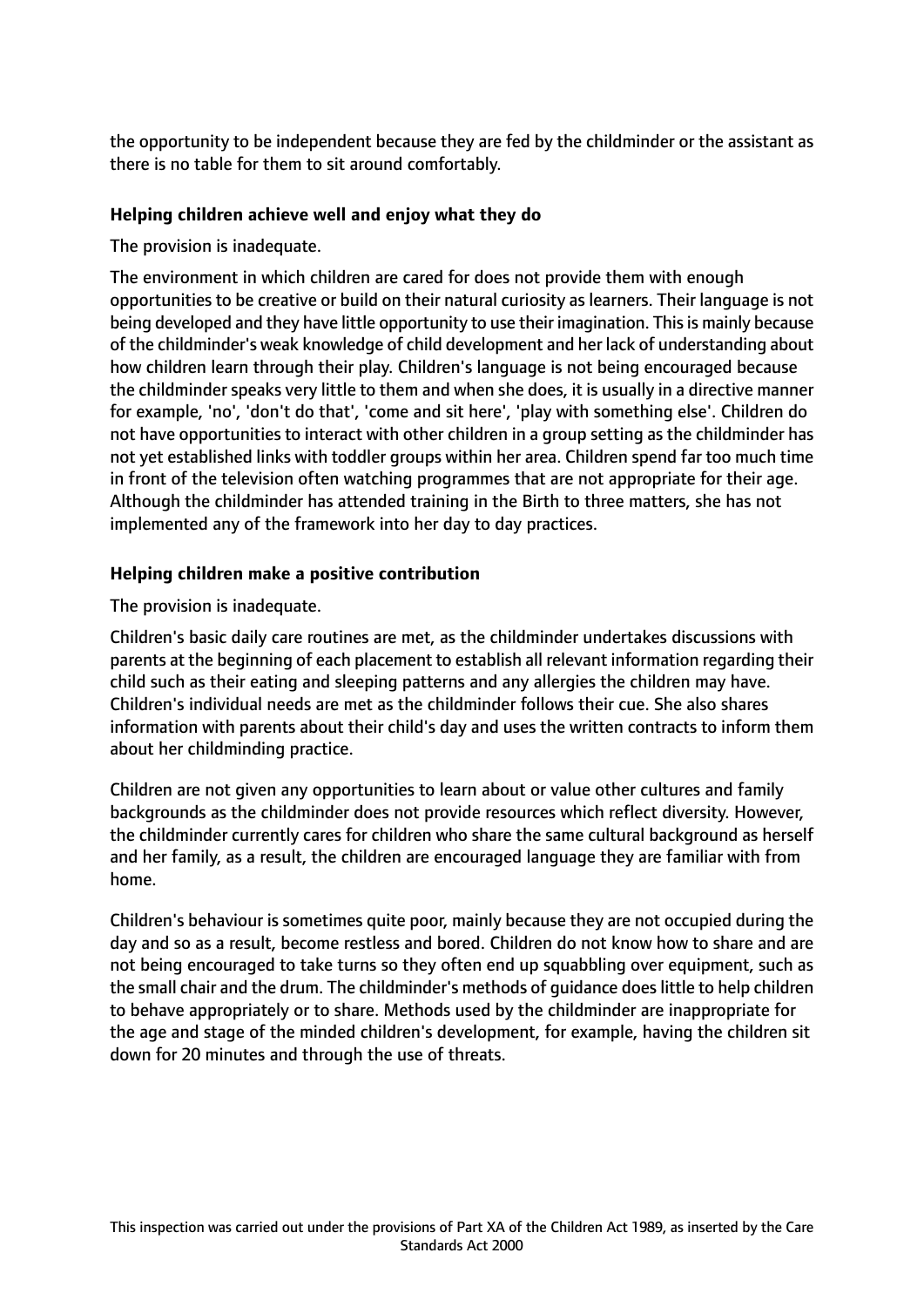# **Organisation**

The organisation is inadequate.

Although the childminder has attended a number of useful and relevant training courses such as the Birth to three matters, she has been unable to put any of this information into practice, and though she recently attended child protection training, she continues to have a lack of understanding and knowledge of signs and symptoms of abuse and the procedures she would be expected to follow.

The outcomes for children are inadequate as a result of the childminder's insecure knowledge and understanding of what constitutes good quality care and also because of the failure to comply with the National Standards and regulations. The childminder is in breach of registration regulations and conditions in that with regards to the former, she does not keep a record of the children's hours of attendance and with regards to the latter, she has not ensured that her minded children's parents have given written consent for her assistant to be left in sole charge of the children. As a result of this, children's safety and their well-being is being compromised and overall, limits their potential to develop to their full potential.

The childminder does not meet the needs of the range of children for whom she provides.

#### **Improvements since the last inspection**

Not applicable

## **Complaints since the last inspection**

Since registration there have been no complaints made to Ofsted that required the provider or Ofsted to take any action in order to meet the National Standards.

The provider is required to keep a record of complaints made by parents, which they can see on request. The complaints record may contain complaints other than those made to Ofsted.

## **THE QUALITY AND STANDARDS OF THE CARE**

On the basis of the evidence collected on this inspection:

The quality and standards of the care are inadequate - notice of action to improve. The registered person does not meet the National Standards for under 8s day care and childminding.

## **WHAT MUST BE DONE TO SECURE FUTURE IMPROVEMENT?**

#### **The quality and standards of the care**

To improve the quality and standards of care, the registered person **must** take the following actions:

• ensure that parents provide written consent at agreed times, for the assistant to be in sole charge of children